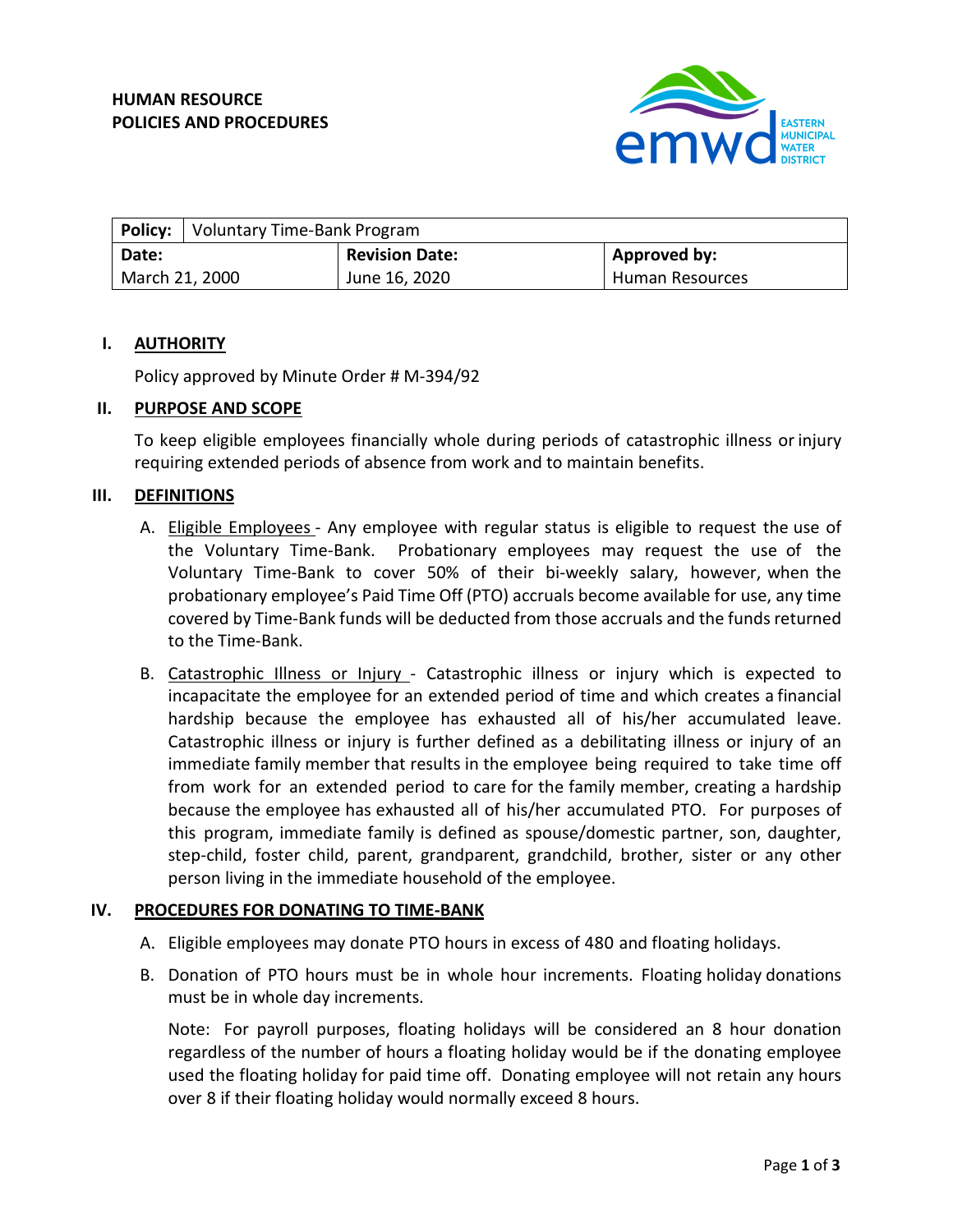- C. All donations are irreversible and may be used by any employee qualifying to make withdrawals from the Time-Bank.
- D. Donated leave shall be changed to its cash value and then added to the Time-Bank
- E. Employees must complete and sign the provided form for making donations to the Time-Bank. Donation forms will be submitted directly to the Payroll office to ensure that an employee's decision to donate is confidential.
- F. Per the District's Memorandum of Understanding, any excess unused floating holidays that at the end of the payroll calendar year will be converted to its eight hour cash equivalent and applied to the Voluntary Time-Bank Program.

## **V. PROCEDURES FOR UTILIZING TIME-BANK**

- A. An eligible employee wishing to utilize the Time-Bank must submit a written request to IBEW, Local 1436 with verification of the need to be off work and an explanation of the resulting financial hardship.
- B. IBEW will review all requests and documentation and forward their recommendation with the documentation to the Human Resources Department for final approval for the Time-Bank funds.
- C. All requests for use of the Time-Bank are considered confidential information.
- D. Upon final approval of a request to use Time-Bank funds, Human Resources Department will forward the approved request with all supporting documentation to the Payroll office, and will notify IBEW of the approval.
- E. The Payroll office of the Finance Department will administer the Time-Bank funds and is responsible for completing the time cards for eligible employees receiving Time-Bank funds.
- F. Donations to the Time-Bank will be accepted by the Payroll office at any time.

#### **VI. TAXES**

Although employees' donating to the Time-Bank will not be subject to income taxes for the hours actually donated, recipients of such leave will be subject to regular state and federal taxes for income received. Under current tax law, receiving such leave is not a gift, but is considered taxable compensation.